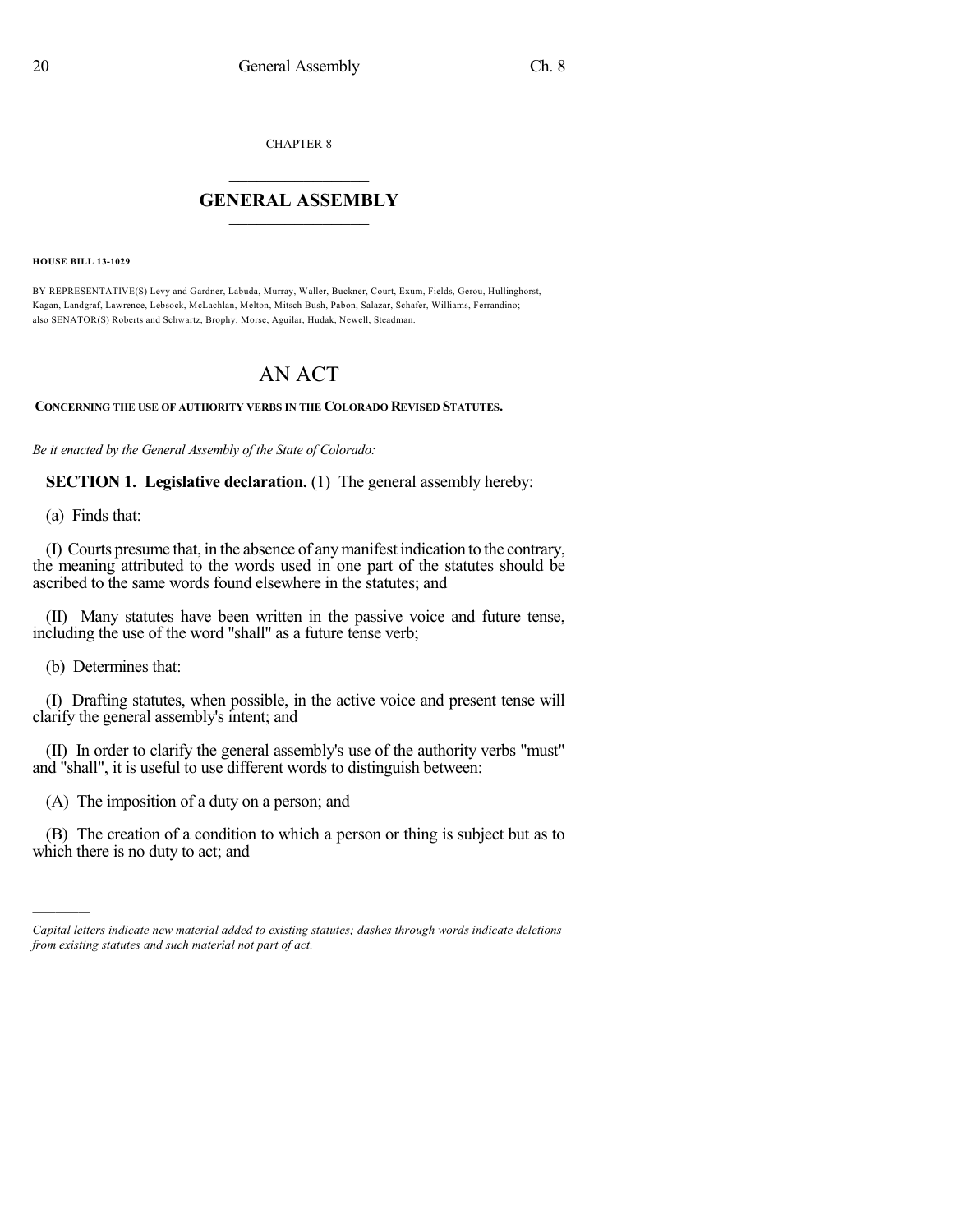(c) Declares that:

(I) Passage of this act is not intended to alter the interpretation of a statute enacted before the effective date of this act; and

(II) While this act creates standard definitions of the words "must" and "shall", the determination of the proper meanings to be attributed to the words "must" and "shall" should include consideration of the context in which those words were enacted and are used.

**SECTION 2.** In Colorado Revised Statutes, 2-4-401, **add** (6.5) and (13.7) as follows:

**2-4-401. Definitions.** The following definitions apply to every statute, unless the context otherwise requires:

(6.5) (a) "MUST" MEANS THAT A PERSON OR THING IS REQUIRED TO MEET A CONDITION FOR A CONSEQUENCE TO APPLY."MUST"DOES NOT MEAN THAT A PERSON HAS A DUTY.

(b) THIS SUBSECTION  $(6.5)$ :

(I) IS NOT INTENDED TO ALTER THE INTERPRETATION OF A STATUTE ENACTED BEFORE THE EFFECTIVE DATE OF THIS SUBSECTION  $(6.5)$ ; AND

(II) APPLIES TO STATUTES ENACTED ON OR AFTER THE EFFECTIVE DATE OF THIS SUBSECTION (6.5) BUT ONLY WITH REGARD TO LANGUAGE THAT APPEARS IN SMALL CAPITAL FONT IN THE SESSION LAWS PUBLISHED PURSUANT TO SECTION 24-70-223, C.R.S.

(13.7) (a) "SHALL" MEANS THAT A PERSON HAS A DUTY.

(b) THIS SUBSECTION  $(13.7)$ :

(I) IS NOT INTENDED TO ALTER THE INTERPRETATION OF A STATUTE ENACTED BEFORE THE EFFECTIVE DATE OF THIS SUBSECTION (13.7); AND

(II) APPLIES TO STATUTES ENACTED ON OR AFTER THE EFFECTIVE DATE OF THIS SUBSECTION (13.7)BUT ONLY WITH REGARD TO LANGUAGE THAT APPEARS IN SMALL CAPITAL FONT IN THE SESSION LAWS PUBLISHED PURSUANT TO SECTION 24-70-223, C.R.S.

**SECTION 3. Act subject to petition - effective date.** This act takes effect at 12:01 a.m. on the day following the expiration of the ninety-day period after final adjournment of the general assembly  $(August 7, 2013, if adjour (111)$ May 8, 2013); except that, if a referendum petition is filed pursuant to section  $1(3)$ of article V of the state constitution against this act or an item, section, or part of this act within such period, then the act, item, section, or part will not take effect